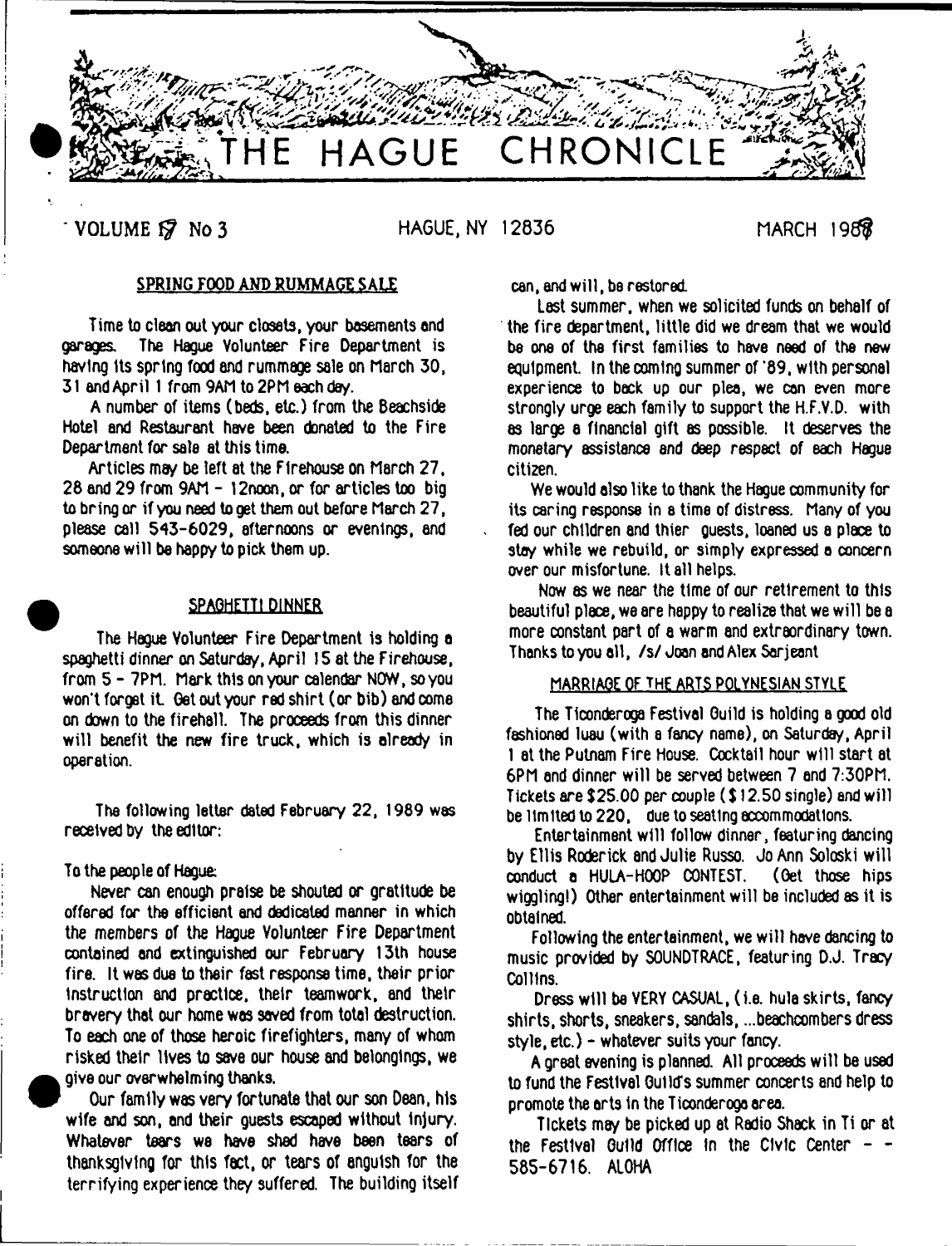Emergencies come for many of us in various forms; fire, food stamps run out, minimum wage salaries do not go for enough, elderly poor ore on small pensions and there are times during the month when meals for the day may be a bowl of cereal or nothing at all.

Maybe you don't know that Hague has a food pantry and any legitimate need for food can be met. We are a community that will provide help. Contact G. Lindquist, 543-6095, or your church.

# WANTED

By the town of Hague - a lifeguard for the summer season. Must have advanced lifesaving, CPR and Advanced First Aid.

Call the Town Hall at (518) 543-6161 for more information.

#### KIWANIS BUFFET

On March 21 from 3PM - 8PM, the Kiwanis Club will be holding a buffet at Eddie's Restaurant, on the Hague Road. ALL YOU CAN EAT for \$6.00. Children under 5 free.

The Kiwanis Club is a service club and supports among other things the Easter egg hunt, Senior Citizens Christmas party, and the high school Key Club.

Tickets may be purchased from any member of the Kiwanis Club or at the door.

#### ORGAN RECITAL AT CHURCH OF THE CROSS

The first of a series of special events will take place at the Episcopal Church of the Cross on Sunday, April 16, 1989, at 4PM. At that time Mr. Clifford N. Bohnson, of the Cathedral of the Air In Lakehurst, NJ will play an organ recital in the church. All are invited and there will be a reception in the Parish Hall following the recital. A free-will offering will be received.

The year 1989 is the 150th anniversary of the founding of the Church of the Cross in Ticonderoga, NY in 1839, At the time of incorporation such names as Tefft, Burnet, McAuley, Larrabee, Fitch and Breed were on the documents along with the Rev. Palmer Dyer who served as the first Rector of the Parish. We will celebrate this anniversary year with thanksgiving and joy and invite our. neighbors to join with us.

# FOOD PANTRY HAGUE SENIOR CITIZENS CLUB

The next meeting of the Hague Senior Citizens Club will be on Tuesday, March 28. There will be a car-pooling trip to the Bolton Landing Meal Site. WE MUST LET THE BOLTON LANDING MEAL SITE PEOPLE KNOW ONE WEEK IN ADVANCE OF OUR COMING, so please sign up with Diane or Bertha at the Town Hall prior to March 20. Meet at the Baptist Church parking lot at 11:30AM on the 28th.

This happens to be the day the meal site is celebrating Easter, and they have suggested that anyone who would like, should wear an E8ster bonnet. Sounds like fun.

The regular business meeting will be held following our return to Hague, and all members are urged to attend.

#### BAD CHECKS

In NY State, The New York State Police can assist people who desire to institute **criminal action** against another for the Issuance of a bad check, but they cannot assist the recipients of "Bad Checks" to obtain payment. In order for the state Police to provide this assistance, certain procedures must be followed and several, requirements must be met before they will entertain e complaint. Your nearest state police station can provide you with the steps which must be followed for filing a bad check complaint. A trooper will assist you in preparing all required legal documents and arrange to have the documents presented to the appropriate local criminal court. After review by the court, a summons or warrant may be Issued for the defendant. The summons or warrant will be handled by the State Police.

Remember, this procedure istoinitiatea **CRIMINAL** complaint. You, or your employees may be required to testify in xurt. Once you file a **criminal** xmplaint, it may not be withdrawn except In extraordinary circumstances and with the consent of the District Attorney or the court. The court may order restitution as part of the disposition of the case, conviction of the defendant does not quarantee you will receive your money.

IT WORKS! This writer recovered over \$2,500 in 1988 with the assistance of the NY State Police. My sincere thanks to the Trooper who was so courteous and efficient in handling this procedure for me.<br>\*\*\*\*\*\*\*\*\*\*\*\*\*\*\*\*\*\*\*\*\*\*\*\*\*\*\*\*\*\*

# # # \* # \* \* \* \* # # # # \* \* # # \* \* # \* \* \* « # \* \* # # \* # \* \* # # • \* \*

*in every heart*, *affection grows tike a tiny seed, reaching for the sun, growing because it has to grow once it has begun*.. *Anonymous*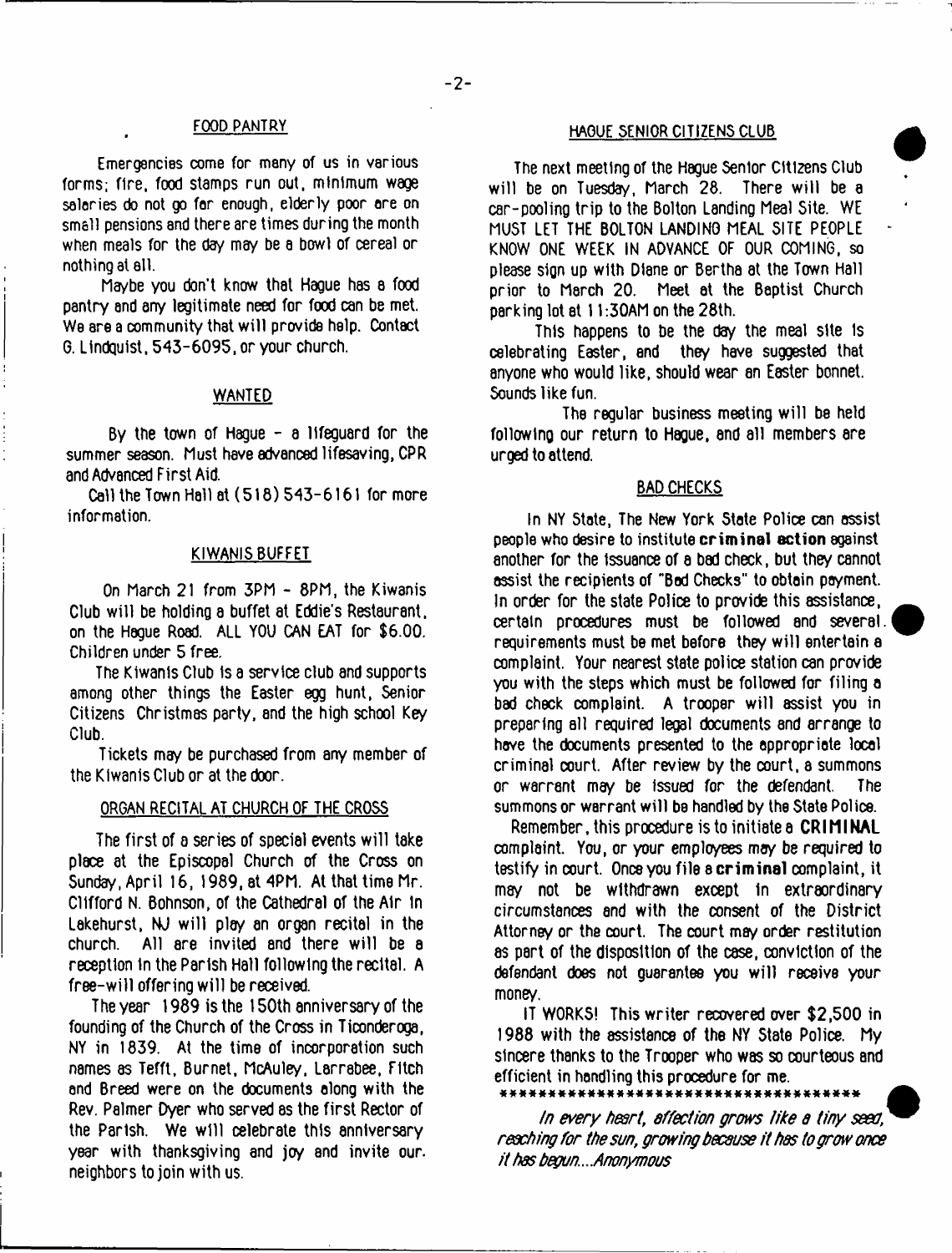The Clifton Frasier subdivision was unanimously approved with the conditions that only 2 additional lots will ever be allowed in the remainder of his land located in the OC II zoned portion of his property and 7 additional lots will be allowed in the portion located in the TR II 2one.

Tom Fritz\* request to place a construction type trailer, to be used as a storage shed, 300\* from Rt. 8 on his 10 acre property, was approved with the conditions that no living facilities ever be allowed, including plumbing, and that tree removal be limited to the minimum needed to place the trailer on the site so as to prevent the trailer from being visible from Rt. 8

James Ward's request for a permit to construct additional boat storage units on his Rt 8 property was tabled until Mr. Ward could obtain a survey map of the property showing the location of the existing builldings, septic system and brook.

James Ward's request to install plumbing facilities In his model log home was also tabled until Mr. Ward submits a written application to the Plenning Administrator.

Planning Administrator John Breltenbach, Jr. appraised the Board of a claim made by a group of neighbors of "Northern Lake George Resort" (formerly, Silver Bay Lodge), that the resort allegedly is operating<br>a non-conforming marina. Mr. Breitenbach is a non-conforming marina. reviewing the situation to determine If the activities of the resort constitute the operation of a marina as defined by the Town of Hague's Zoning Ordinance.

The Warren County Building Inspector issued a stop work order on a structure located on property owned by Scott Patchett'on West Hague Rd until Mr. Patchett produces plans, stamped by a licensed architect, to match construction underway.

The lot line change proposed for the Arthur Klein Jr. properties was approved since the change would result in making both existing homes conform to the shoreline regulations.

Town Attorney John M. Silvestri informed the Board that, in his opinion. Mr. Robert Patchett's gift of a lot and residence to his son is a legal lot under Section 8.020 of our ordinance.

Mr. Dan Burke has requested permission to place a 32' mobile home on a 2.13 acre parcel located in a TR II zone to be used as temporary living quarters while he constructs his new home. Mr. Breltenbach will look Into the process of granting such permisssion and conditions that should be imposed to insure the removal of the mobile home within a specific time lim it

PLANNING BOARD - 3/2/89 Mr. Breitenbach presented a sketch plan for renovation and expansion of his existing 2-family dwelling in Silver Bay The Board will visit the site to determine if the proposal conforms with our zoning ordinance.

> The zoning revision commmittee will meet at 7PM March 15 to review all succested changes and the comments on the proposed changes received from the A.PA

> Attorney Silvestri and Supervisor Bolton will hold a seminar for members of the Planning end Zoning Board of Appeals on April 13,1989 at 7PM to review

# **ZONING BOARD OF APPEALS - 2 /2 3 /8 9**

At the Feb. 9 ( cancelled from Jan. 26) meeting, Barry Jordon, desiring to build a log home, was asked for a survey. At this month's meeting John Breltenbach, Zoning Administrator, informed the board that a survey had just been made by International Paper, whose land adjoins the Jordon property. After checking, the Zoning Administrator will return to the board if he determines a .Jordon survey is also required for a decision.

After a lengthy discussion, the question of right by Gifts, Devices and Inheritance (8.020) was tabled to the March 23 meeting.

Dan Burke, in the process of buying Hollow Road property would like to know if he can apply for a temporary use variance for a 32 ft. mobile home to be used ONLY while he is building a permanet home. Removal of trailer by 1990.

Considered at the next meeting will be a fees schedule for permits, etc. to help cover cost (phones, Xerox, etc.)

### SPECIAL TOWN BOARD MEETING - 3/6/89

At the March 6, 1989 special Town Board meeting two bids for a 4-wheel drive tractor with front end loader, cab and mower attachment were received and the lower bid by Schroon Lake Tractor was accepted. Price, \$28,350.

Dept. of Transportation has determined the change in speed limit for Silver Bay Rd. is justified. A 25MPH speed limit to be posted

N.Y. proposed budget will have serious impact on towns and villages in many areas Including Revenue sharing, medicare, health services, etc., says Dick Bolton, Supervisor.

Town recommendations for reclassification of Frank Carney property at Sabbath Day Pt. has been rejected by the A.P.A.  $(Cont. on page 4)$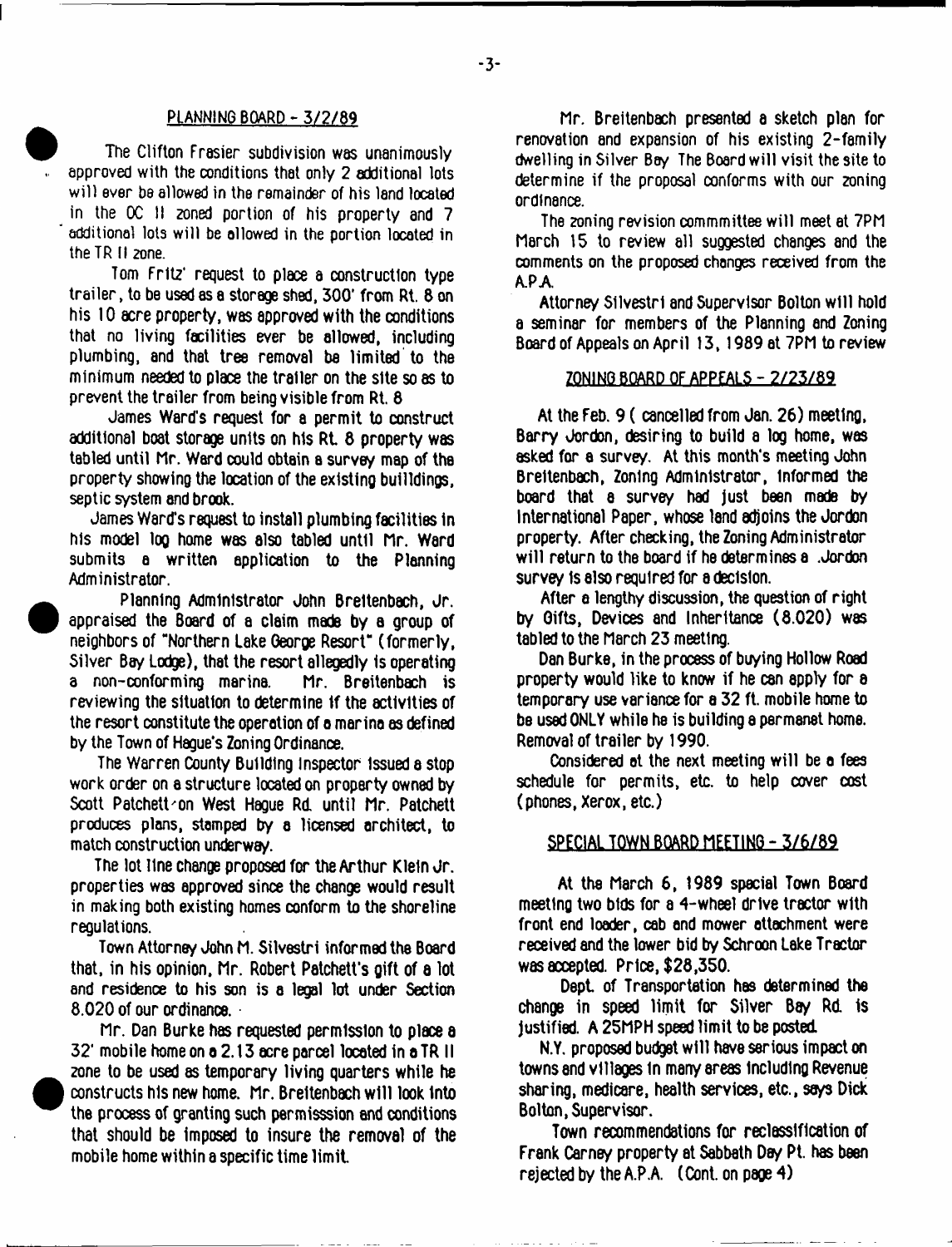# ZBA (Cont. from poge 3)

There will be additional costs in our battle with solid waste. Four monitoring wells are how required instead of three and each must reach ground water (120 ft. in Hague). Special equipment if required and everything used must be sterilized.

The Aready Bay request for changes in vessel regulations, to the Lake George Park Commission, has been denied until research is done on a summer basis.

Reports bv regular committtees state: (1) A temporary or permanent canopy has been proposed for the park stage. (2) The old plumbing at the park is in the process of being replaced and later a park attendant shelter will be erected,

Mr. R. Burstein of Arcady Bey Estates, handles labor relations for the Albany law firm of Roamer and Featherstonehaugh and at the request of the supervisor is reviewing the information we have sent our lawmakers re: SCHOOL TAX INVESTIGATION end has ogreed to explain an approach and the cost of a possible solution at a Friday night meeting in the future.

In unfinished business a motion approved to allow Windsurfing Championships to use public beach on June 24 (rain date, June 25)T0WN BO

New Business noted: (1) March 14 meeting to start at 7PM (instead of 6:30PM) (2) Books will be audited again. (3) Association of Towns reports: (a) July ruling possible on Anti-Tru.xst lawsuit against several Insurance companies. If favorable, towns could benefit, (b) Census on April 1, 1990. Important that all residents possible be counted. Being counted in Hague DOES NOT jeopardize their income tax base elsewhere, (c) Resolution passed by Warren County to oppose budget cuts within L.G. Park commission, County will oppose freeze on state land assessments. (4) Plaque presented to town from Carnival committee. (5) Hogle Senior Citizens bus contract amended to read every first end third Wednesday of each month. (6) Resolution  $#5 - a$ memo of understanding was received from D.E.C. re: water resources covering the period Jan. 2, 1989 to Dec. 31, 1989. (7) The sum of \$992.50 will be transferred from contingency funds to a research survey in an attempt to regain property adjacent to town shed.



#### TOWN BOARD MEETING - 3 / 1 4 / 8 9

At the regular town board meeting Tuesday, March 14, a letter was read from Kathy Sentaniello tendering her resignation from the Planning Board but agreeing to remain until a new member is chosen to replace her.

Tom Jenkins, deputy director of the Office of Natural Disaster and Civil Defense wrote a letter concerning drought conditions. Our region is not affected now but should problems arise he would like us to know that equipment and materials are available if needed for public works.

Ron Gill repaired the broken well at Fish and Game Club end he donated the cost of repairs to the Carnival Committee.

Hague Chamber of Commerce wrote to Doris Herwig, director Warren County Tourism and Supervisor Bolton about the Bass Tournament, thanking them for publicity and economic help. The Chamber is concerned about the detrimental effect of the fees charged by the Lake George Park Commission. The letter suggested fees might be waived for special events such as the Bess Tournament. These are Lake George Perk Commission fees and all Supervisor Bolton can do is contact Michael White, Chairman of the Perk Gommmisslon and discuss the matter. The Boss Tournament is June 17 end 18.

Survey of school property on Decker Hill Rd. has been completed by Martin Thompson.

Committee reports: Community Center kitchen equipment, less than two years old, is available to us for less than \$5,000. Work-up on electricity, heating and plumbing is nearing completion.

John Silvestri, town attorney will hold a seminar on April 13 at 7PM for ZBA, Planning Board, and Town Board. Public Invited.

The only new business was a legislative report from Albany from the three-day conference just completed . It included (1) Cut in the CHIPS program. (2) State budget faces a 2 billion dollar cut. This means programs such as Medicare, Tourism, College Funds, will be cut way back. It means at least a \$700,000 loss for Warren County. The only good news is that North Country counties will be cut less than NY City and surrounding counties. Members attending conference suggested cuts bs made slowly over a four-year period. (3) State may have to site landfills because of NIMBY (Not in My Back Yard) opposition at a town level.

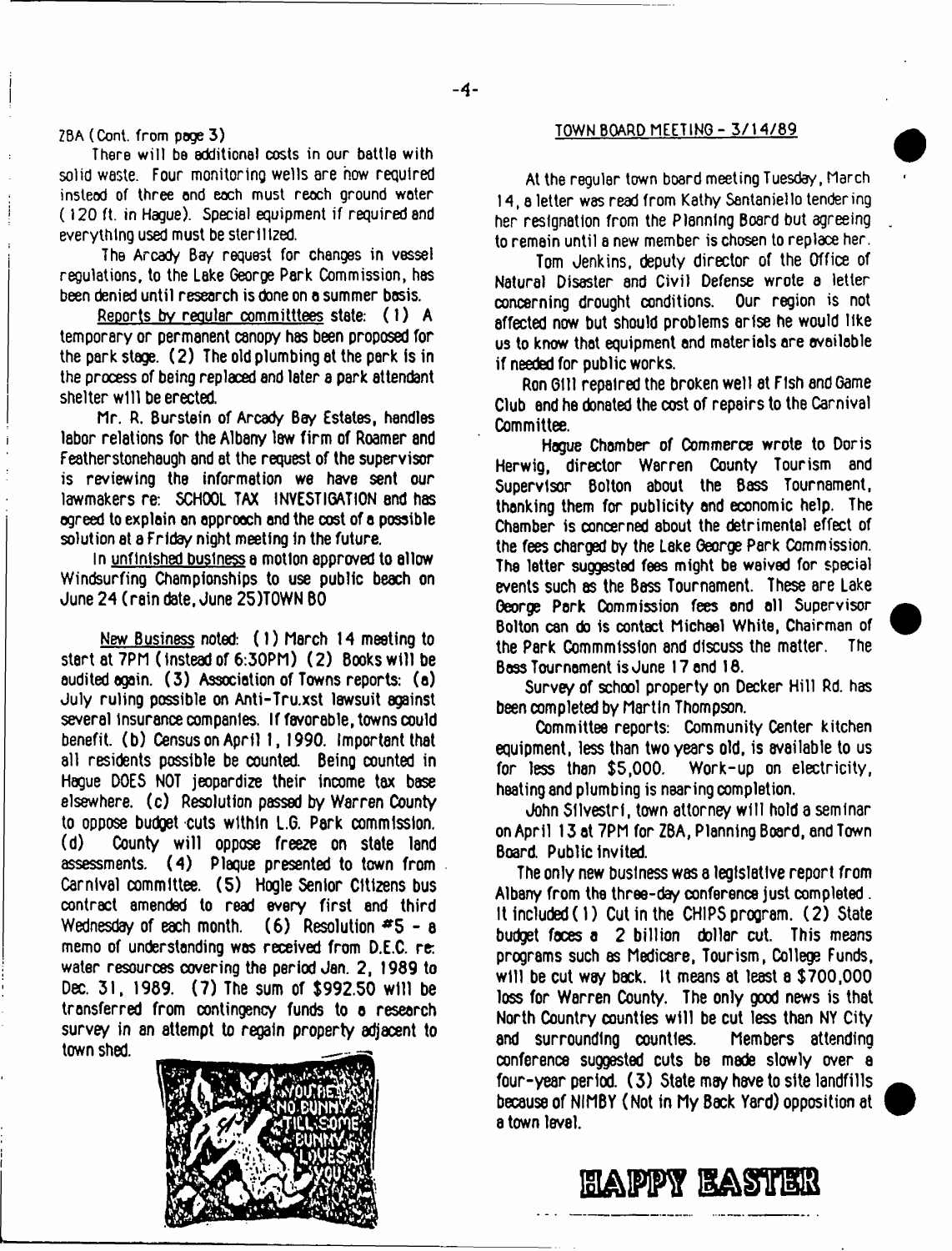### WILLY C'S FEB/MAR WEATHER NOTES

February was a month of wide temperature variations, a reasonably good number of sunny days, relatively little moisture and above average wind conditions. Our coldest days were the 17th and 18th when it was  $-4^{\circ}$  and  $-2$  1/2<sup> $\circ$ </sup> lakeside, and  $-16^{\circ}$  and -14® ML Top. At the other end of the scale we had temperatures in the 40's on the 14th, 20th, 21st and 28th, plus nine other days when the high was sbove freezing. All in all Feb. was above average in the temperature category, as sre winter temperatures thus far. We had heavy rain on the 21st with .66 inches falling. With the frozen ground and what little snow we've had turning to 1ce and boiler plate, the run off from this type of precipitation is difficult, if not impossible to control, so many people had water in their cellars. The rest of the month produced snowfalls of one to two inch amounts on eight days, scattered throughout the month. Still way below normal in the moisture category. We had three days in a row with wind speeds in the 40 MPH range. 42 MPH was the highest for the month. The wind chill at 12 noon on the 24th was -20®. We gained 1 hr. and 18 min. of daylight for the month. During March this process will accelerate dramtatlcally.

March csme in with a high temperature of 37-1 /2®, but not before we had another .27 inches of rain, then freezing rain, finally turning to a dusting of snow on the 4th and 5th. The afteroon of the 5th the thermometer started to tumble, the wind began to rise and we were heeding for our coldest weather thus far this winter. By the 7th it was 109 below zero lakeside, -22® Mt. Top. The wind which had hit 44 1 /2 MPH and 42 1 /2 MPH on the 5th and 6th hit 51-1/2 MPH on the 7th. The daytime high was +1<sup>o</sup> lakeside, -9<sup>o</sup> Mt. Top, with wind chill readings at  $-63^{\circ}$  early a.m., getting up to  $-51<sup>°</sup>$  during the day. Plenty of sunshine on the 6th and 7th. One lone Ice fisherman near shore in Hague Bay on the 7th, none in Cooks Bay. Unfortunately frozen pipes being reported from several quarters. Today, the 8th of March, we had a low of -5® lakeside and -14® Mt. Top. At 11:30AM the sun is bright, the sky a beautiful blue. The wind has finally died down. The temperature has already climbed to a respectable 109 and rising, and with the sun shining brilliantly on the ice, the ice is responding with a wonderous chorus. The melody runs muted in the background for long periods of time, then suddenly rises to a crescendo of sharp cracks, the rush and gurgle of water running through and spilling out of

the fissures, the tinkle of tee and the booming and crashing of the timpani, all echoing off through the mountains as the ice shifts about under the sun's gaze. The ice faults and fissures are particularly numerous and intricate in Cooks Bay this year, no doubt caused by the lack of snow cover. Not so In Hague Bay. Thus it differs and is unique from year to year.

The near term outlook is a return to temperatures near 50° Spring will soon be upon us. Enjoy!

#### IN ANSWER TO YOUR LETTERS

I have had a few letters recently about the date on the mailing label of your Haque Chronicle. Instead of answering you individually, I will answer in this column so that those of you who have the same question 8nd didn't write will also have the answer.

You will note that on the first line of the mailing label there is a month and year. This is NOT the date your subscription ends. You see we don't have subscriptions - we are a volunteer staffed and voluntarily supported newspaper. We can't very well tell you when your subscription ends, because you are really not subscribing - you are contributing. Therefore, we decided that for your own information and reminder, we would put the date of your last contribution on the label. We hope that you will note the date and keep us in mind when you think it is time for another contribution. Without them we could not survive. We REALLY DO APPRECIATE THEM.

#### EASTER SUNRISE SERVICE

On Sunday, March 26 (EASTER) at 6AM a community sunrise service will be held in the town park. Following the service the men of the Hogue Baptist Church will be serving a pancake breakfast in the annex of the church. All are welcome to attend.

# HAGUE FIREMEN COMPLETE COURSE

The folowing Hague volunteer firemen have completed the state certified course in ESSENTIALS OF FIREMANSHIP:

Dave Hoffay, Ed May, Kyle May, Jim Snyder, Chris SwInton, John Waters.

The course was 13 weeks in duration, 3-hr. sessions. It is a mandatory course for firefighters and a pre-requisite for other state courses.

The course was taught at the Ticonderoga Fire House by Jim Burroughs.

The Hague Fire Department is proud to have these dedicated men as part of the department.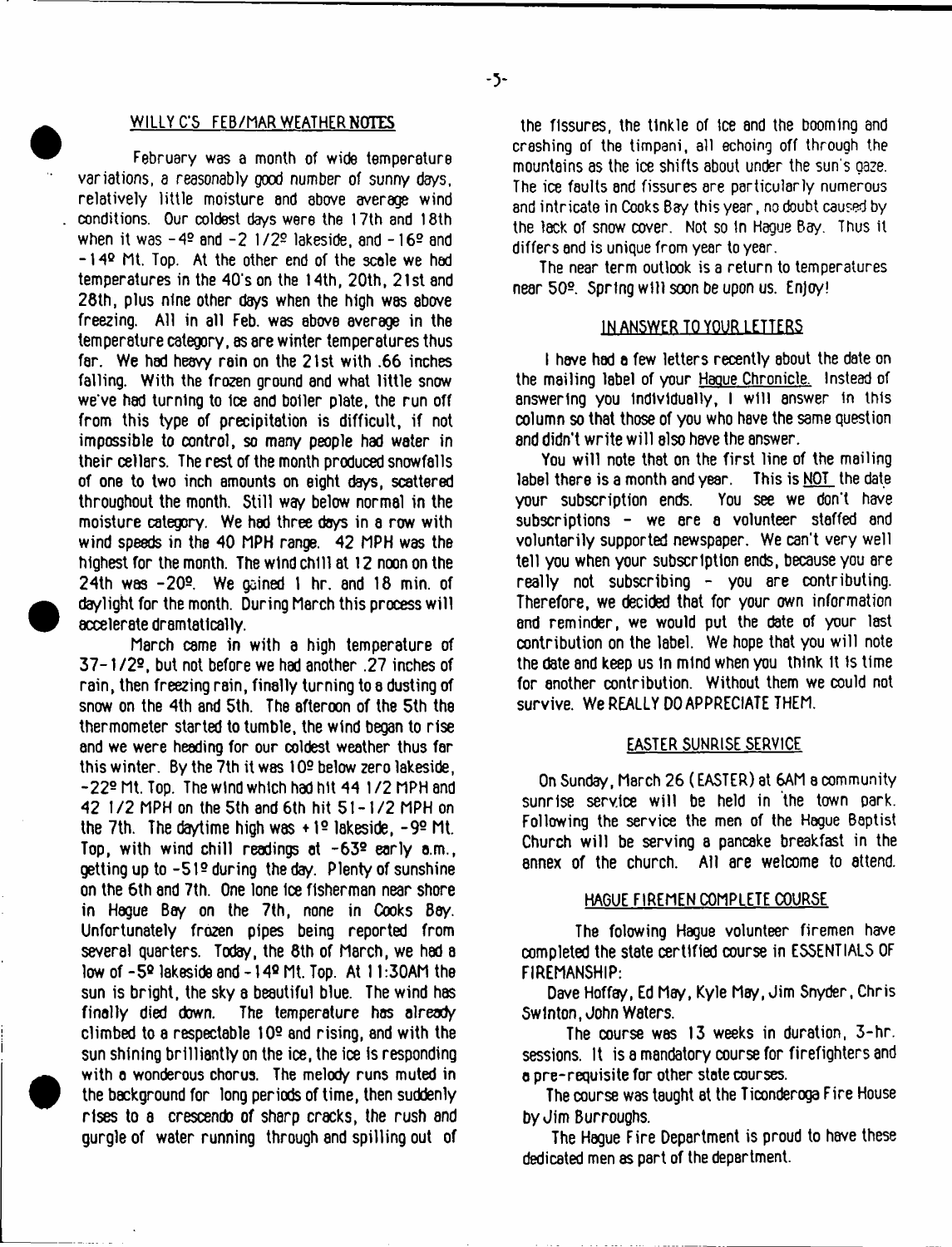# **EXCERPTS FROM** ANNUAL **REPORT OF TOWN HISTORIAN - CLIFTON WEST**

 $\mathbf{I}$ 

 $\mathbf{I}$ 

 $\frac{1}{2}$ 

Laura Meade, our local newspaper correspondent, was in charge of Hague's part in the Lake George Dey program. She asked me to make up a Trivia game as a contribution to the affair. This was on Hague history. I did this and it was well received.

A local resident received and passed on to the historian an article relating to the many houses built for and occupied by members of the Watrous family, former summer residents of this town. It was written by Katherine (Mills) Price several years ago. I am giving copies to the present owners of these places. I find people interested in the history of their Hague homes.

A request for old Hague post cards did not greatly add to our collection but we have a few new "oldies". Our cabinet now has a three-volume album of cards such as were formerly sold locally but are long out of print. Many of these were contributed by the historian from his private collection.

One of our organizations, the Mothers' Club, was started in 1921 in West Hague and later included members from all over town. Dorothy Bevins, a former member, gave us an album of pictures from this and a list of charter members. It was an important organization and contributed much to the social interest of Hague. Those Election Day dinners were full filling.

(Ed. Note: The publisher of the Hague Chronicle researched the history of the Mother's Club for an article published 1n the May 1982 Issue).

A former Hague resident sent us a number of pictures, mostly of Baptist groups from earlier times of the church. Some of these are now enlarged to better show the people of those times.

One Historical Society meeting featured John Breitenbach, Jr. demonstrating the making of Adirondack Guide Boats done as the old timers made them. It was very Interesting. These boats are now being made at Silver Bay.

Two people from Long Island met with the historian to learn about the early hamlet of Werdsboro just south of Tongue Mt. Our department has an article written several years ago on this by a Bolton resident. Later in the summer, Marcus Merrill, who was born in Wardsboro, came up here with pictures and information on this subject. Recently we acquired a listing of people who are buried in Wardsboro Cemetery. Some of these old families from that section moved to Hague.

Many of the seniors went to Bellows Falls, VT to ride the train to Chester, VT and return. It was

a journey Into the past. It Isa very popular tour. The historian took his last previous train trip on his wedding day in 1938.

As the year 1988 closes the Hague Historian has passed two milestones. He reached eighty years in August and fifty years of marriage to the same woman in October /s/ Clifton West, Town of Hogue Historian

#### HAGUE HISTORICAL SOCIETY MEETING

The first meeting of the new year will be held on Wednesday, March 22nd, at the Hague Baptist Church Annex. The social hour begins at 7:30PM and the meeting starts at 8PM.

An evening of reminiscing will be presented with questions and comments from the floor. A panel of three former schoolmates at the Hague School will try to remember and stimulate each other to recall their early lives in Hague and many local events of the twenties end thirties, plus. Frank Carney, Bernie Clifton and Clifton Frasier will pool their talents for an evening to remember. Come and try to stump the experts.

The April meeting will be held in joint session with the Ticonderoga Historical Society. Hague will provide the program on the great camps designed by William West Durant, and Ticonderoga will provide the meeting place and social time. This is scheduled for Friday, April 28 at the Ticonderoga Hancock Historical Building.

The public is invited for both meetings.

# LAKE GEORGE PARK COMMISSION BOAT PATROL REPORT - 1988

The following is excerpted from the Lake George Park Commission's report:

As a result of the amendments to the NYS Penal Law, the Commission can and did appoint Patrol Officers who have the authority of Peace Officers. Successrul completion of an approved 40-hour training course is required for this designation.

The Patrol commenced operations May 28, three patrol units operated daily through Memorial Day. Two patrol units operated each weekend in June. Full operations commenced July 1 and continued through Labor Day.

New equipment employed this season include^^  $replacement$  boat, two replacement motors, two replacement fire pumps, and two fire extinguishers.

During this year the Boat Patrol issued 98 Uniform Appearance Tickets for offenses relating to navigation. In addition, they wrote 35 tickets for violations of the

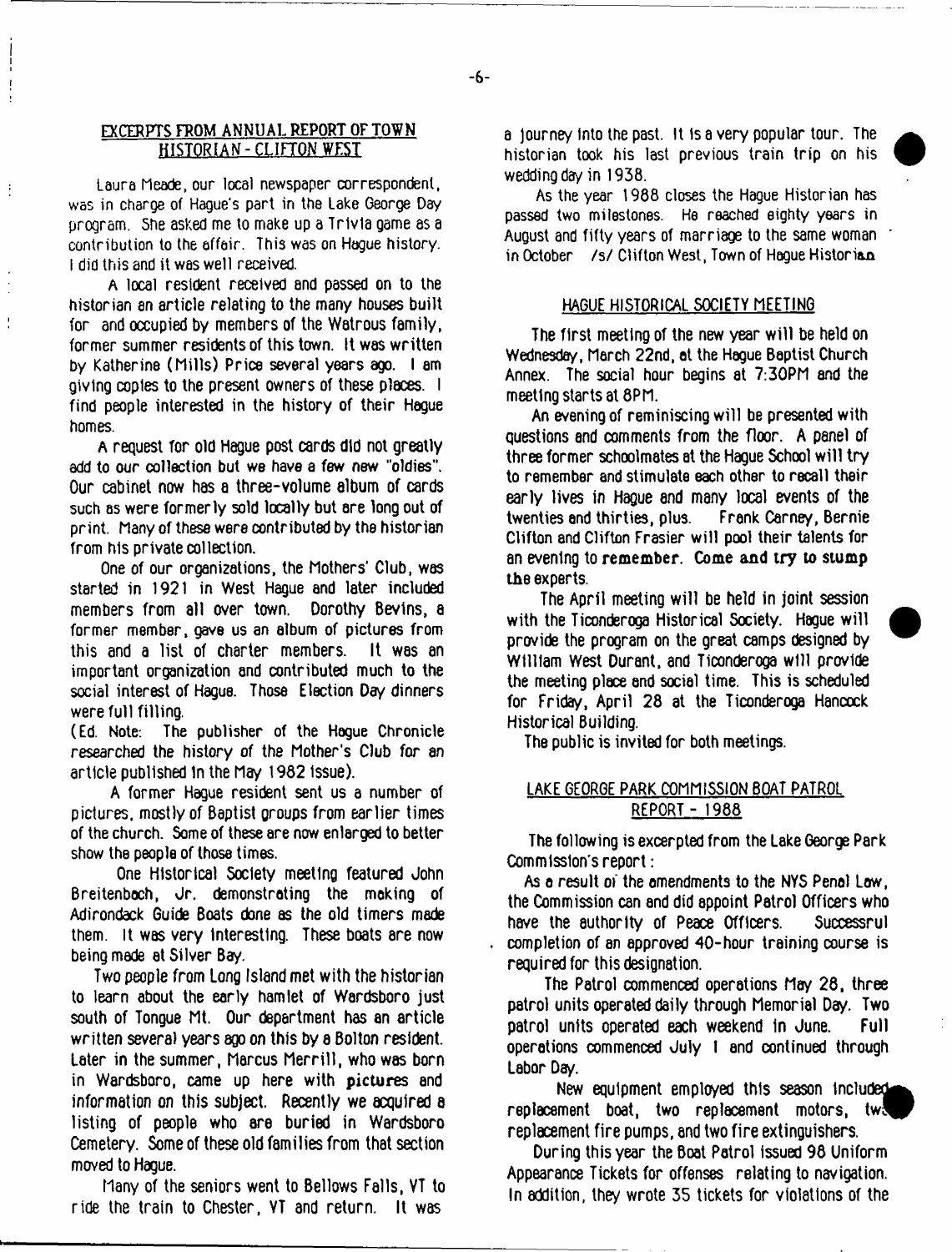BORN - A boy, Philip Willman, to Lynne and Edward Duffy, Marshfield, HA. on January 11, 1989. Proud grandparents are Mr. & Mrs. Richard Sharp, Mt. Laurel, NJ and Silver Bay, and Dr. & Mrs. Philip Duffy, Demarest, NJ and Silver Bay.

DIED - Fred A. Bondgren, 88. a resident of Montcalm Manor Adult Home, Ticonderoga, on March 3 at Moses Ludington Hospital. He was a former resident of Split His wife, Florence (Barnett) Bondgren died in 1970.

DIED - Frank Swlnton, 62, New Hague Road, Hague, on March 13 at Moses Ludington Hospital. Surviving are his wife, Patricia and several children and step-children. Mr. Swinton was the dog warden for the town of Hague and employed by the highway department.

VIVIENNE HENRY, daughter of Mr. & Mrs. John R. Henry, Fajardo, PR, was recently inducted into the National Honor Society of Puerto Rico.

#### ALISON LACOURSE CHOSEN CARNIVAL PRINCESS

 $\cdot$  On February 16, the Hague Winter Carnival got off to a great start with the crowning of the Carnival Princess. Four young ladies vied for the title.

Besides Alison, Vicki Waters was first runner up, followed by Cheri Smith and Julie Fuller. All four girls presented their special talents and were enthusiastically received by a large audience.

Judges were Joyce Barker and Sharon Cooke.

#### SCHOOL DISTRICT FACILITIES STUDY COMMITTEE

The Ticonderoga School District's Facilities Study Committee started its work on February 22. The committee will be meeting every other Wednesday to develop recommendations to the Board of Education concerning the reconstruction and maintenance of existing facilities and grounds.

At its first meeting the committee was updated on the financial status of the district and various options to finance projects. A preliminary list of projects for consideration was presented to the committee by Principals Corbo and Bresett. The committee will inspect the high school facilities at their next meeting. The committee consists of the following members from Hague: Robert Denno, Michelle Gautreau, Robert Patchett, and Tom Stull. They will be working with 19 other members from Ticonderoga.

# SOUNDINGS LAKE GEORGE PARK COMMISSION BOAT PATROL REPORT - 1988

As a result of the amendments to the NYS Penal Law, the Commission can and did appoint Patrol Officers who have the authority of Peace Officers. Successful completion of an approved 40-hour training course is required for this designation.

The Patrol commenced operations May 28, three patrol units operated dally through Memorial Day. Two patrol units operated each weekend in June. Full operations commenced July 1 and continued through Labor Day.

New equipment employed this season included replacement boat, two replacement motors, two replacement fire pumps and two fire extinguishers, besides uniforms and patches, etc.

During this year the Boat Patrol Issued 98 Uniform Appearance Tickets for offenses relating to navigation. In addition, they wrote 35 tickets for violations of the Park Commission Regulations involving failure to properly register boats with the Commission. At present, approximately 10% of these cases have been settled with an average recovery of over \$20 per case. In addition to this, the Patrol also Issued 379 written warnings for failure to register boats with the Park Commission and handled 18 juvenile offenders.

This year the Boat Patrol provided the following services: aid and assistance to boaters - 395; vessel sanitation and safety inspections - 929; response to fires - 14; lost property recovered- \$23,440; injuries  $-6$ ; transports for ambulance  $-3$ ; regattas- 26; law enforcement matters - 2,175.

Boat Count - n. of Sabbath Day Pt - 2,359; 14 Mile Channel to Yardarm - 2,504; Yardarm to Million \$ Beach - 1,550; Million \$ Beach to Fish Pt  $-2,030$ ; Fish Pt. to point of Tongue  $-1,009$ ; Pt. of Tongue to Sabbath Day PL - 99; Bluff Head to Log Bay South  $-577$ ; Motherbunch Is.  $-107$ ; Narrow Is.  $-$ 299. Totals: 1/0-3,597; Outboards-1,714; Inboards-799; Sailboats-1,260; Rowboats, canoes, sailfish,windsurfers-3,054; jet-skis/airplane -105/5 Total: 10,534.

A full 7-page report from the Lake George Park Commission is on file in The Hague Chronicle Office.

*There is q dig difference between death and taxes When you die, six months Jeter they don* 7 *come around to make sure* . . *American Legion Magazine*